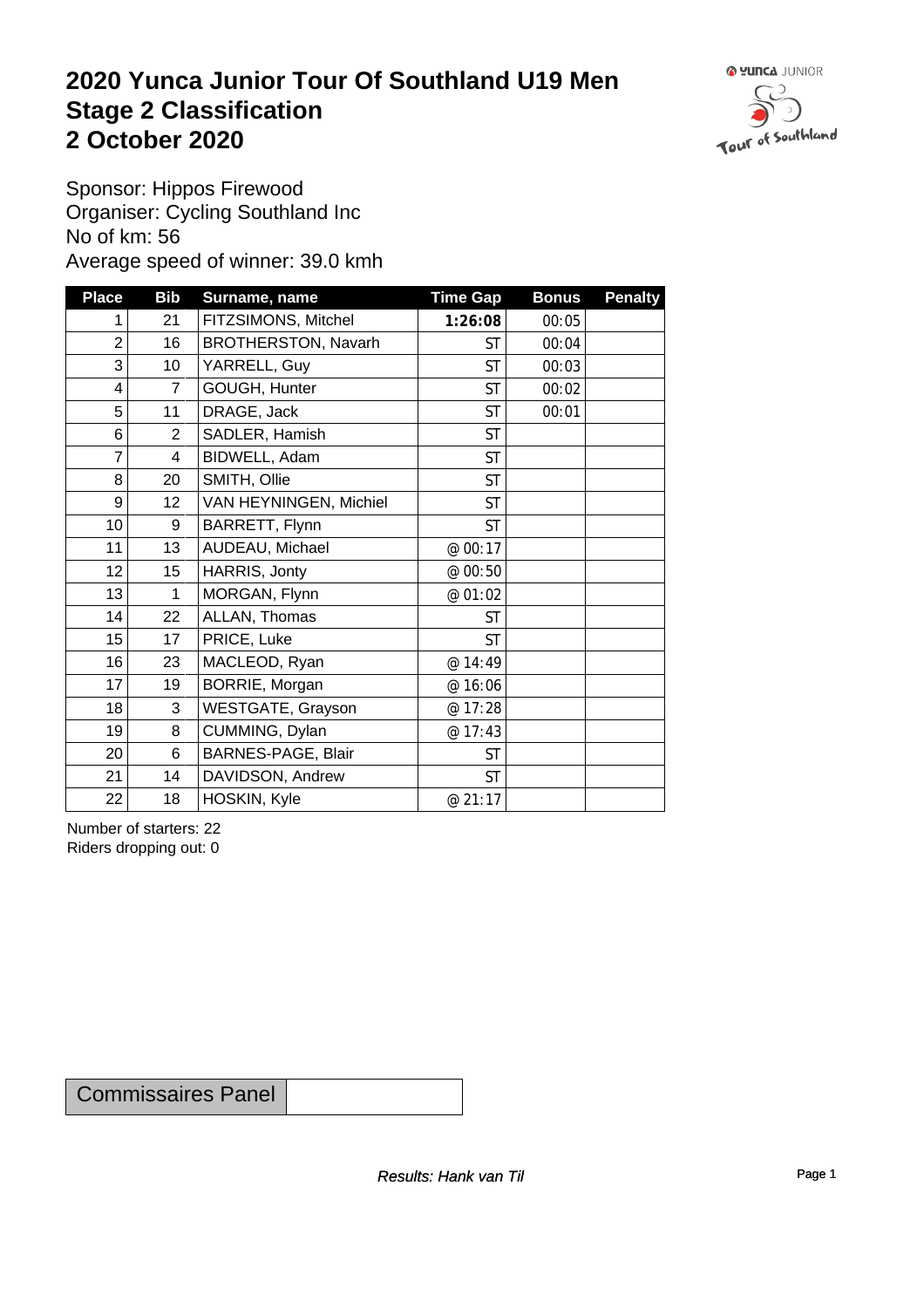## **2020 Yunca Junior Tour Of Southland U19 Men General Classification (Stage 2)**<br>
2 October 2020 **2 October 2020**



Organiser: Cycling Southland Inc

| <b>Place</b>   | <b>Bib</b>      | Surname, name          | <b>Time Gap</b> |
|----------------|-----------------|------------------------|-----------------|
| 1              | 16              | BROTHERSTON, Navarh    | 3:14:19         |
| $\overline{c}$ | $\overline{7}$  | GOUGH, Hunter          | @ 00:01         |
| 3              | 10 <sup>1</sup> | YARRELL, Guy           | @ 00:02         |
| 4              | 11              | DRAGE, Jack            | @ 00:05         |
| 5              | 12 <sub>2</sub> | VAN HEYNINGEN, Michiel | @ 00:07         |
| 6              | 21              | FITZSIMONS, Mitchel    | @ 00:30         |
| 7              | 9               | BARRETT, Flynn         | @ 00:54         |
| $\bf 8$        | 4               | BIDWELL, Adam          | @ 03:16         |
| 9              | 20              | SMITH, Ollie           | <b>ST</b>       |
| 10             | $\overline{2}$  | SADLER, Hamish         | @ 03:22         |
| 11             | 15              | HARRIS, Jonty          | @ 04:06         |
| 12             | 22              | ALLAN, Thomas          | @ 04:24         |
| 13             | 13              | AUDEAU, Michael        | @ 08:04         |
| 14             | 1               | MORGAN, Flynn          | @ 08:49         |
| 15             | 17              | PRICE, Luke            | <b>ST</b>       |
| 16             | 23              | MACLEOD, Ryan          | @ 18:05         |
| 17             | 19              | BORRIE, Morgan         | @ 19:22         |
| 18             | 6               | BARNES-PAGE, Blair     | @ 25:30         |
| 19             | 14              | DAVIDSON, Andrew       | <b>ST</b>       |
| 20             | 18              | HOSKIN, Kyle           | @ 29:04         |
| 21             | 3               | WESTGATE, Grayson      | @ 35:31         |
| 22             | 8               | CUMMING, Dylan         | @ 38:53         |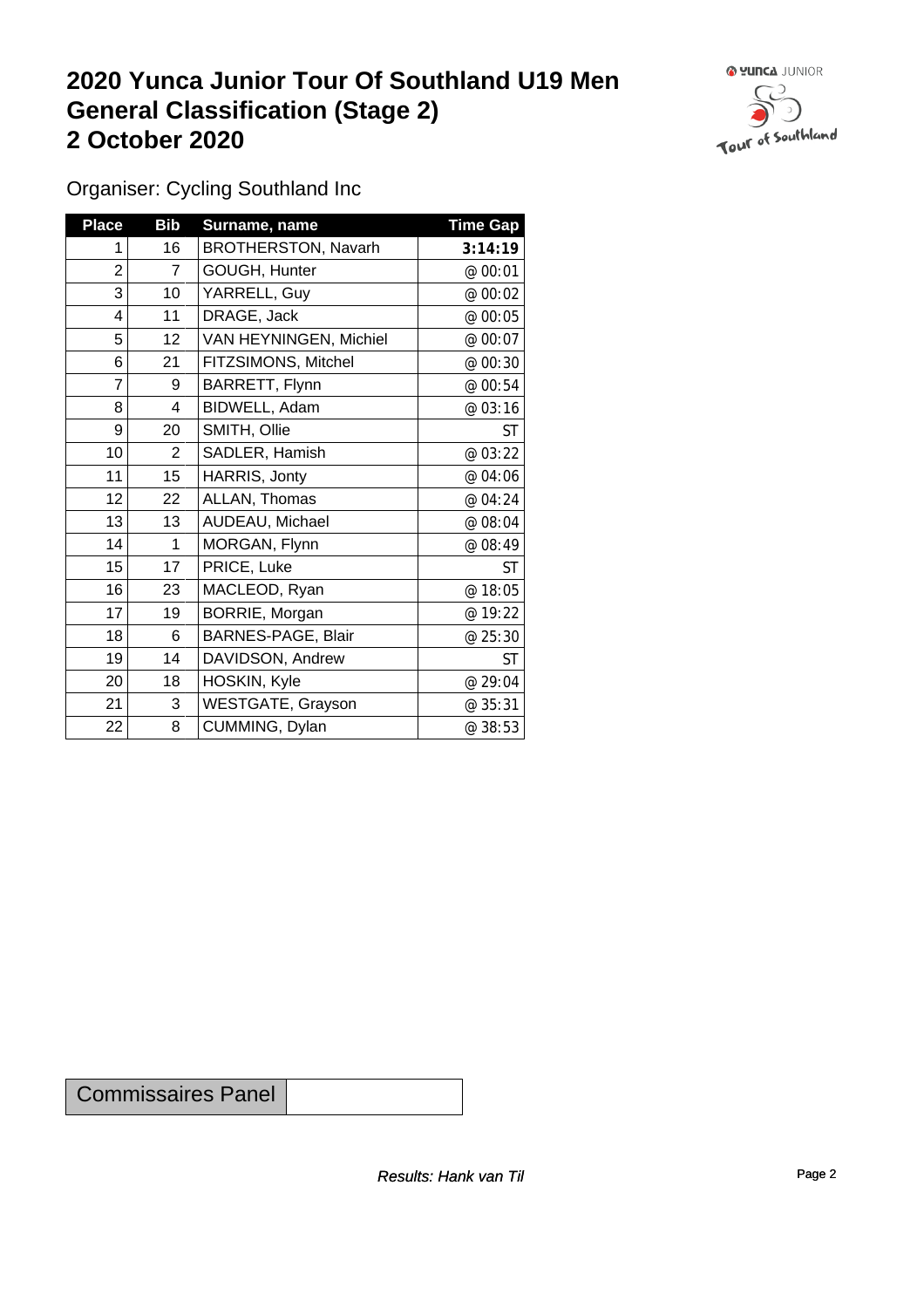## **2020 Yunca Junior Tour Of Southland U19 Men Sprint Classification (Stage 2) 2 October 2020**



Organiser: Cycling Southland Inc

| <b>Place</b> |                 | <b>Bib</b> Surname, name   | <b>Points</b> |
|--------------|-----------------|----------------------------|---------------|
|              | 21              | FITZSIMONS, Mitchel        |               |
|              | 10              | YARRELL, Guy               |               |
|              | 16 <sup>1</sup> | <b>BROTHERSTON, Navarh</b> |               |
|              | 13              | AUDEAU, Michael            |               |
| b            | 8               | CUMMING, Dylan             |               |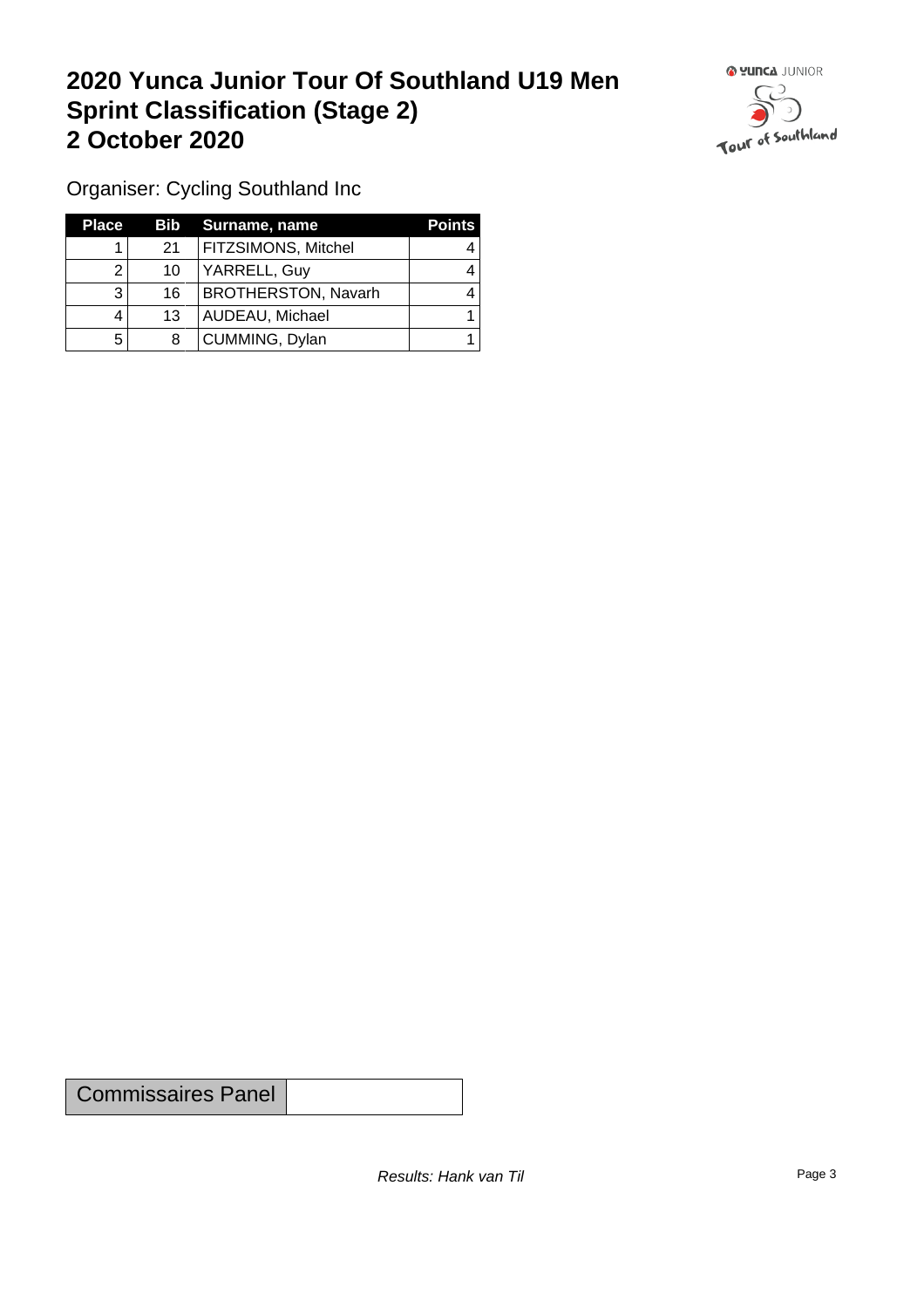## **2020 Yunca Junior Tour Of Southland U19 Men KOM Classification (Stage 2) 2 October 2020**



Organiser: Cycling Southland Inc

| Place |    | Bib Surname, name          | <b>Points</b> |
|-------|----|----------------------------|---------------|
|       | 16 | <b>BROTHERSTON, Navarh</b> |               |
| ົ     | 11 | DRAGE, Jack                |               |
|       | 10 | YARRELL, Guy               |               |
|       | 4  | BIDWELL, Adam              |               |